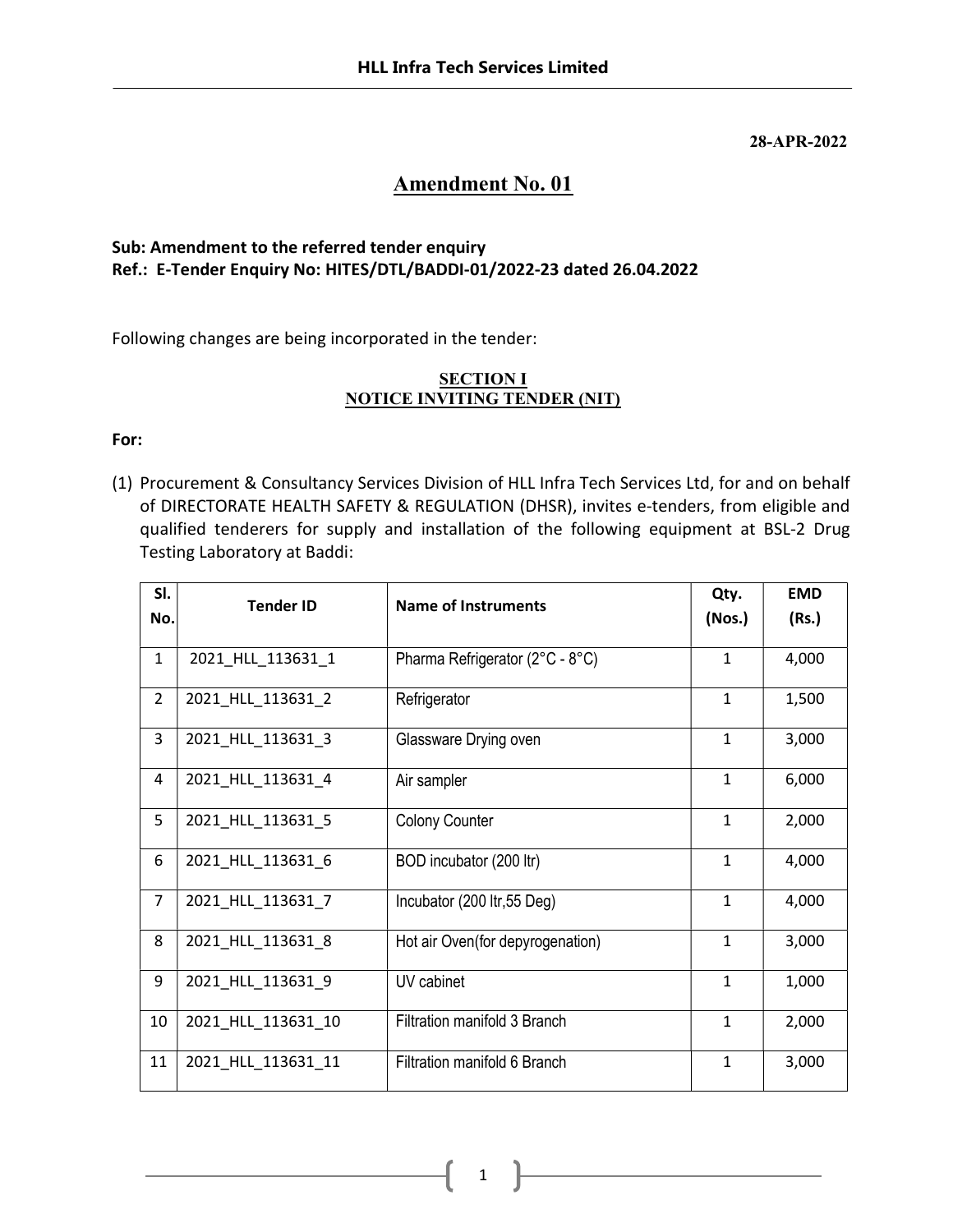| SI.<br>No. | <b>Tender ID</b>   | <b>Name of Instruments</b>                                 | Qty.<br>(Nos.) | <b>EMD</b><br>(Rs.) |
|------------|--------------------|------------------------------------------------------------|----------------|---------------------|
|            |                    |                                                            |                |                     |
| 12         | 2021_HLL_113631_12 | Steam Bath                                                 | $\mathbf{1}$   | 2,000               |
| 13         | 2021_HLL_113631_13 | pH meter-Digital                                           | 3              | 6,000               |
| 14         | 2021_HLL_113631_14 | Oil free Vacuum Pump                                       | $\overline{2}$ | 2,000               |
| 15         | 2021_HLL_113631_15 | pH meter with normal probe and flat probe<br>and printer   | $\mathbf{1}$   | 2,000               |
| 16         | 2021_HLL_113631_16 | <b>Conductivity Meter</b>                                  | $\mathbf{1}$   | 2,000               |
| 17         | 2021_HLL_113631_17 | Micropipette (10 to 1000 µl) complete set                  | $\overline{2}$ | 6,000               |
| 18         | 2021_HLL_113631_18 | Heating block for BET                                      | $\mathbf{1}$   | 3,000               |
| 19         | 2021_HLL_113631_19 | <b>Garment Cubicle Dynamic</b>                             | $\mathbf{1}$   | 5,000               |
| 20         | 2021_HLL_113631_20 | Garment cubicle, Static                                    | $\mathbf{1}$   | 2,000               |
| 21         | 2021_HLL_113631_21 | Drying Oven                                                | $\mathbf{1}$   | 4,000               |
| 22         | 2021_HLL_113631_22 | <b>Cooling Cabinet</b>                                     | $\mathbf{1}$   | 1,000               |
| 23         | 2021_HLL_113631_23 | Hot Air Drying oven                                        | $\overline{2}$ | 8,000               |
| 24         | 2021_HLL_113631_24 | LOD Oven                                                   | $\mathbf{1}$   | 4,000               |
| 25         | 2021_HLL_113631_25 | Drying Oven for Glasswares (Big Sizes)                     | $\mathbf{1}$   | 6,000               |
| 26         | 2021_HLL_113631_26 | Glass ware washer                                          | $\mathbf{1}$   | 8,000               |
| 27         | 2021 HLL 113631 27 | Vacuum Oven with pump                                      | $\mathbf{1}$   | 4,000               |
| 28         | 2021_HLL_113631_28 | Muffle Furnace (Digital)                                   | $\mathbf{1}$   | 6,000               |
| 29         | 2021_HLL_113631_29 | Centrifuge (Table-Top ) with Temperature<br>Control        | $\overline{2}$ | 10,000              |
| 30         | 2021_HLL_113631_30 | Orbital Water Bath Shaker                                  | $\mathbf{1}$   | 2,000               |
| 31         | 2021_HLL_113631_31 | Head shower with Eye Wash                                  | $\mathbf{1}$   | 2,000               |
| 32         | 2021_HLL_113631_32 | Fume Hood along with hazardous chemical<br>storage cabinet | $\mathbf{1}$   | 10,000              |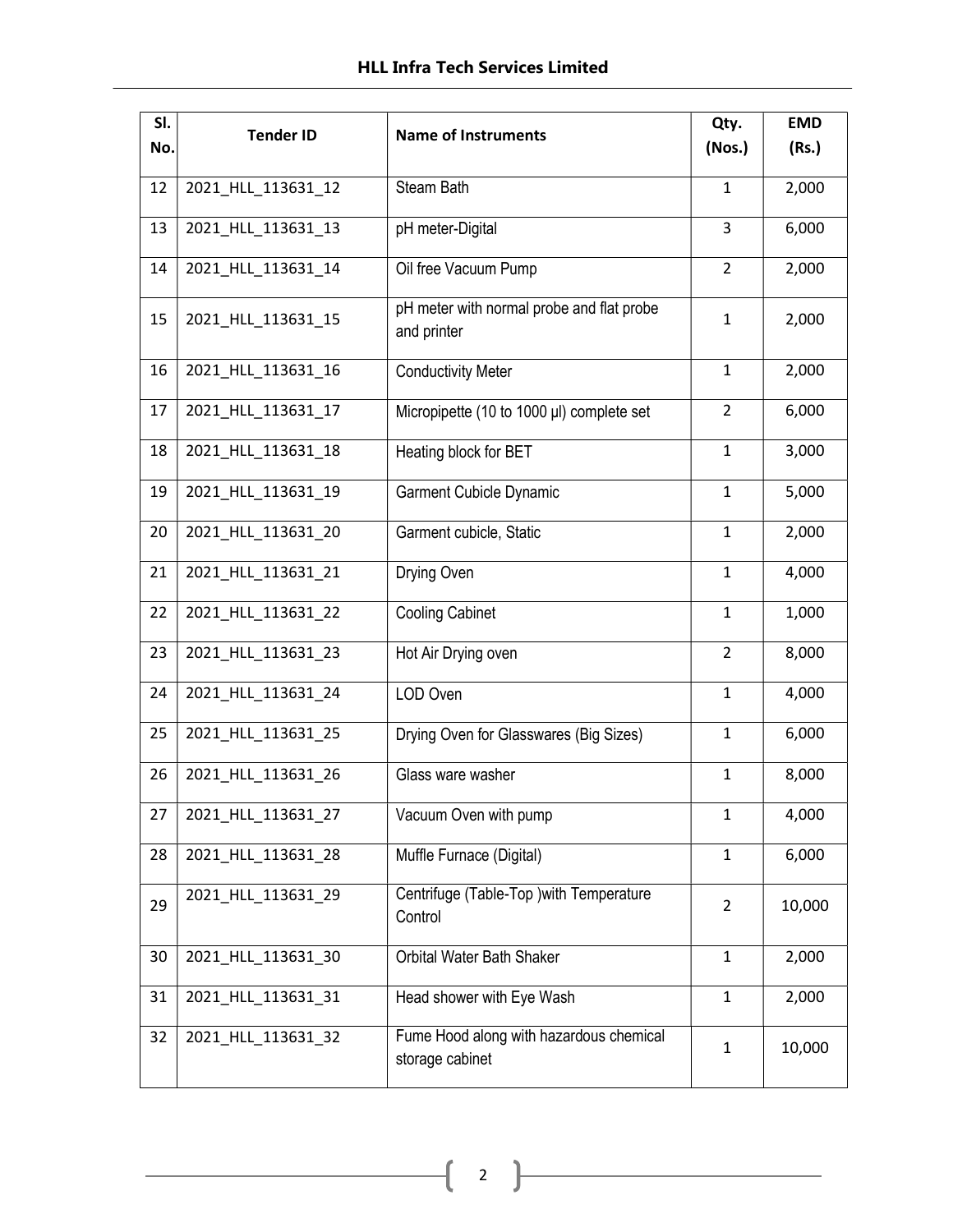| SI.<br>No. | <b>Tender ID</b>   | <b>Name of Instruments</b>                                                      | Qty.<br>(Nos.) | <b>EMD</b><br>(Rs.) |
|------------|--------------------|---------------------------------------------------------------------------------|----------------|---------------------|
| 33         | 2021_HLL_113631_33 | Photo (LED) Fluorimeter                                                         | $\mathbf{1}$   | 10,000              |
| 34         | 2021_HLL_113631_34 | Flame Photometer                                                                | $\mathbf{1}$   | 4,000               |
| 35         | 2021_HLL_113631_35 | Platinum crucible                                                               | $\mathbf{1}$   | 6,000               |
| 36         | 2021_HLL_113631_36 | Disintegration Test Equipment for bolus with<br>printer                         | $\mathbf{1}$   | 3,000               |
| 37         | 2021_HLL_113631_37 | Disintegration Test Equipment for vaginal<br>tablets & suppositary with printer | $\mathbf{1}$   | 3,000               |
| 38         | 2021_HLL_113631_38 | Disintegration Test Equipment with printer                                      | $\mathcal{P}$  | 6,000               |
| 39         | 2021_HLL_113631_39 | Media shaker                                                                    | $\mathbf{1}$   | 600                 |
| 40         | 2021_HLL_113631_40 | <b>Heating Mantle</b>                                                           | 4              | 800                 |
| 41         | 2021 HLL 113631 41 | <b>Cross Over Benches</b>                                                       | 5              | 2500                |
| 42         | 2021 HLL 113631 42 | Magnetic Stirrer                                                                | 4              | 800                 |

#### Read As:

(1) Procurement & Consultancy Services Division of HLL Infra Tech Services Ltd, for and on behalf of DIRECTORATE HEALTH SAFETY & REGULATION (DHSR), invites e-tenders, from eligible and qualified tenderers for supply and installation of the following equipment at BSL-2 Drug Testing Laboratory at Baddi:

| SI.<br>No.     | <b>Tender ID</b>  | Name of Instruments             | Qty.<br>(Nos.) | <b>EMD</b><br>(Rs.) |
|----------------|-------------------|---------------------------------|----------------|---------------------|
| 1              | 2022_HLL_113917_1 | Pharma Refrigerator (2°C - 8°C) | 1              | 4,000               |
| $\overline{2}$ | 2022_HLL_113917_2 | Refrigerator                    | 1              | 1,500               |
| 3              | 2022_HLL_113917_3 | Glassware Drying oven           | 1              | 3,000               |
| $\overline{4}$ | 2022 HLL 113917 4 | Air sampler                     | $\mathbf{1}$   | 6,000               |
| 5              | 2022_HLL_113917_5 | <b>Colony Counter</b>           | 1              | 2,000               |

3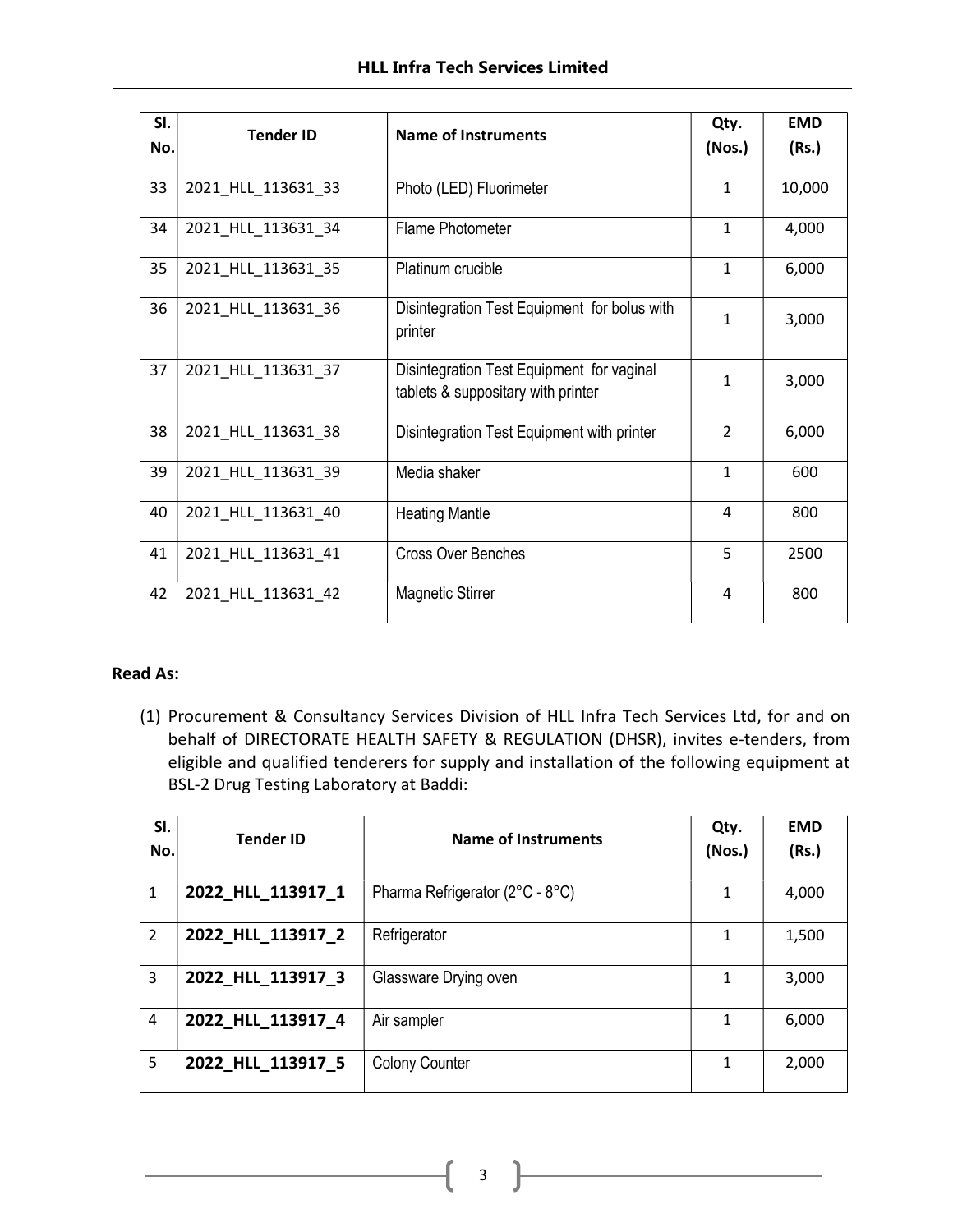| SI.<br>No.     | <b>Tender ID</b>   | <b>Name of Instruments</b>                               | Qty.<br>(Nos.) | <b>EMD</b><br>(Rs.) |
|----------------|--------------------|----------------------------------------------------------|----------------|---------------------|
| 6              | 2022_HLL_113917_6  | BOD incubator (200 ltr)                                  | $\mathbf{1}$   | 4,000               |
| $\overline{7}$ | 2022_HLL_113917_7  | Incubator (200 ltr, 55 Deg)                              | $\mathbf{1}$   | 4,000               |
| 8              | 2022_HLL_113917_8  | Hot air Oven(for depyrogenation)                         | $\mathbf{1}$   | 3,000               |
| 9              | 2022 HLL 113917 9  | UV cabinet                                               | $\mathbf{1}$   | 1,000               |
| 10             | 2022_HLL_113917_10 | Filtration manifold 3 Branch                             | $\mathbf{1}$   | 2,000               |
| 11             | 2022_HLL_113917_11 | Filtration manifold 6 Branch                             | $\mathbf{1}$   | 3,000               |
| 12             | 2022_HLL_113917_12 | Steam Bath                                               | $\mathbf{1}$   | 2,000               |
| 13             | 2022 HLL 113917 13 | pH meter-Digital                                         | 3              | 6,000               |
| 14             | 2022_HLL_113917_14 | Oil free Vacuum Pump                                     | $\overline{2}$ | 2,000               |
| 15             | 2022_HLL_113917_15 | pH meter with normal probe and flat probe and<br>printer | $\mathbf{1}$   | 2,000               |
| 16             | 2022_HLL_113917_16 | <b>Conductivity Meter</b>                                | $\mathbf{1}$   | 2,000               |
| 17             | 2022_HLL_113917_17 | Micropipette (10 to 1000 µl) complete set                | $\overline{2}$ | 6,000               |
| 18             | 2022_HLL_113917_18 | Heating block for BET                                    | $\mathbf{1}$   | 3,000               |
| 19             | 2022_HLL_113917_19 | <b>Garment Cubicle Dynamic</b>                           | $\mathbf{1}$   | 5,000               |
| 20             | 2022 HLL_113917_20 | Garment cubicle, Static                                  | 1              | 2,000               |
| 21             | 2022_HLL_113917_21 | Drying Oven                                              | $\mathbf{1}$   | 4,000               |
| 22             | 2022 HLL 113917 22 | <b>Cooling Cabinet</b>                                   | $\mathbf{1}$   | 1,000               |
| 23             | 2022 HLL 113917 23 | Hot Air Drying oven                                      | $\overline{2}$ | 8,000               |
| 24             | 2022_HLL_113917_24 | LOD Oven                                                 | $\mathbf{1}$   | 4,000               |
| 25             | 2022_HLL_113917_25 | Drying Oven for Glasswares (Big Sizes)                   | $\mathbf{1}$   | 6,000               |
| 26             | 2022_HLL_113917_26 | Glass ware washer                                        | $\mathbf{1}$   | 8,000               |

 $\begin{pmatrix} 4 \end{pmatrix}$